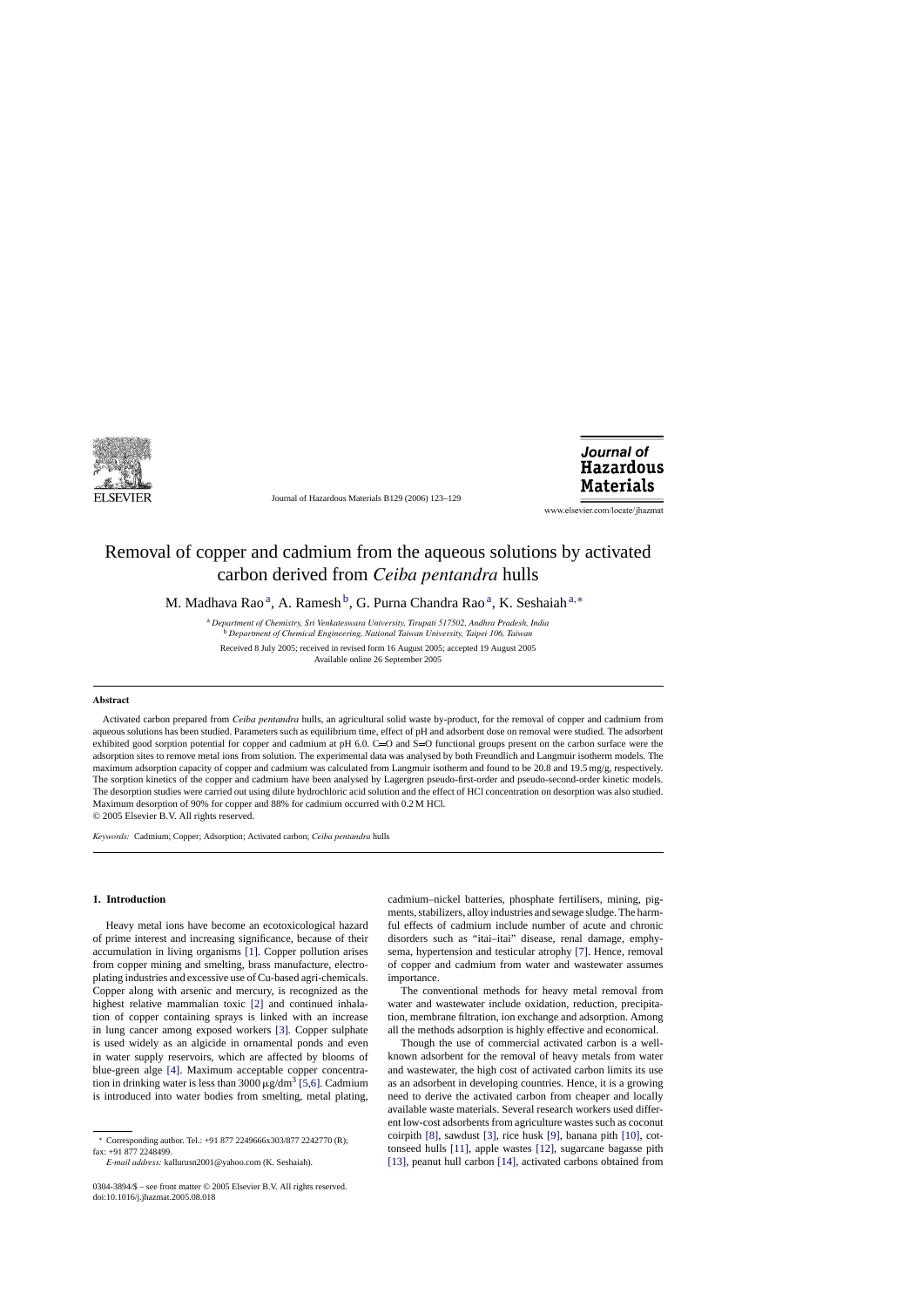agricultural by-products[\[15\]](#page-6-0) and Mn-oxide coated granular activated carbon [\[16\]](#page-6-0) for the removal of copper and cadmium from water and wastewater. In spite of several researchers adopted various low-cost adsorbents there is still a need to develop suitable adsorbents for the removal of copper and cadmium from aqueous solutions.

Studies were carried out in the removal of copper and cadmium from aqueous solutions using activated carbon derived from hulls of *Ceiba pentandra*. This tree is widely distributed in the deciduous forests of western and eastern India especially in hotter areas. The plant parts (root, bark, gum and leaf) have high medicinal applications except hulls. Cotton obtained from the fruits is used in stuffing pillows and mattresses. But hulls obtained from the fruits are of no economic importance and are considered as an agricultural waste.

The goal of this research was to demonstrate the efficacy of using carbonised *C. pentandra* hulls for removal of copper and cadmium from aqueous solutions.

## **2. Experimental**

## *2.1. Instrumentation*

A Varian spectra, atomic absorption spectrometer (AAS) with copper/cadmium hallow cathode lamp and air acetylene flame was used for determining copper and cadmium concentrations. An Elico (LI-129) pH meter was used for pH measurements. A mechanical shaker (Macro Scientific Works, Delhi, India) was used for agitating the samples. X-ray diffractometer (X'Pert, Phillips) with Cu  $K\alpha_1$  radiation source was used to record the Xray measurements of the adsorbent. Fourier transform infrared spectrometry (Perkin-Elmer) was used analyze the organic functional groups in the adsorbent. The transmission spectrum was acquired at a 64 scans with  $4 \text{ cm}^{-1}$  resolution and the spectrum was corrected for a KBr background.

## *2.2. Chemicals*

All the chemicals used were of analytical reagent grade. Deionised doubly distilled (DDD) water was used throughout the experimental studies. Stock copper and cadmium solutions (1 mg/ml) were prepared by dissolving  $CuSO<sub>4</sub>·5H<sub>2</sub>O$  and  $Cd(NO<sub>3</sub>)<sub>2</sub>·4H<sub>2</sub>O$ , in 1000 ml of DDD water. Working standards were prepared by progressive dilution of stock copper and cadmium solutions using DDD water. ACS reagent grade HCl, NaOH and buffer solutions (E. Merk) were used to adjust the solution pH.

## *2.3. Procedure of adsorbent preparation and activation*

Waste Cieba pentandra hulls were collected from local fields and cut to a small pieces, washed several times with DDD water and left to dry. The carbonisation of hulls was performed in muffle furnace at 200 $\degree$ C for 2 h. Steam activation (SA) of the carbon was carried out using the method described by Warhurst et al. [\[17\].](#page-6-0) Finally, the material was sieved to 100-mesh size and stored in desiccator for further use.

#### *2.4. Adsorption studies*

Batch adsorption experiments were carried out in a series of stoppered reagent bottles. A weighed amount (0.5 g) of adsorbent was introduced into reagent bottles (100 ml) containing various concentrations with 50 ml aqueous solutions of copper or cadmium. The solution pH was adjusted to the desired value by adding HCl or NaOH. Then, the bottles were shaken at room temperature (30  $\pm$  1 °C) using a mechanical shaker for a prescribed time to attain the equilibrium. The solutions were filtered and the concentrations of metal ions were determined by AAS method. The effects of concentration (40–240 mg/l), contact time (5–80 min), solution pH (3–9) and adsorption dose (0.1–0.9 g) were studied. Blank solutions were treated similarly (without adsorbent) and the recorded concentration by the end of each operation was taken as the initial one.

#### *2.5. Desorption studies*

The desorption studies were carried out with varying concentrations of HCl solution. The sorbent, which was removed from filtration, was transferred into stoppered reagent bottles. To this 100 ml of HCl solution was added. The bottles were shaken at room temperature (30  $\pm$  1 °C) using a mechanical shaker. The sorbent was then removed by filtration. The concentrations of copper and cadmium in the aqueous solutions were determined by AAS method.

## *2.6. Sorption isotherm models*

The sorption equilibrium data of copper and cadmium on activated carbon were analysed in terms of Freundlich and Langmuir isotherm model [\[18\].](#page-6-0) Freundlich isotherm equation  $X/m = k_{\rm F} C_{\rm e}^{1/n}$  can be written in the linear form as given below.

$$
\log \frac{X}{m} = \log k_{\rm F} + \frac{1}{n} \log C_{\rm e}
$$
 (1)

where  $X/m$  and  $C_e$  are the equilibrium concentrations of copper/cadmium in the adsorbed and liquid phases in mg/g and mg/l, respectively.  $k_F$  and *n* are the Freundlich constants that are related to the sorption capacity and intensity, respectively. Freundlich constants  $k_F$  and *n* can be calculated from the slope and intercept of the linear plot, with  $log(X/m)$  versus  $log C_e$ .

The Langmuir sorption isotherm equation  $X/m = Q_m k_L C_e$  $(1 + k<sub>L</sub>C<sub>e</sub>)$  on linearization becomes

$$
\frac{C_{\rm e}}{(X/m)} = \frac{C_{\rm e}}{Q_{\rm m}} + \frac{1}{Q_{\rm m}k_{\rm L}}\tag{2}
$$

where *Q*<sup>m</sup> and *k*<sup>L</sup> are Langmuir constants which are related to sorption capacity and energy of sorption, respectively and can be calculated from the intercept and slope of the linear plot, with  $C_e/(X/m)$  versus  $C_e$ .

## *2.7. Kinetic models*

The sorption kinetic data of copper and cadmium on the adsorbent studied was analysed in terms of pseudo-first-order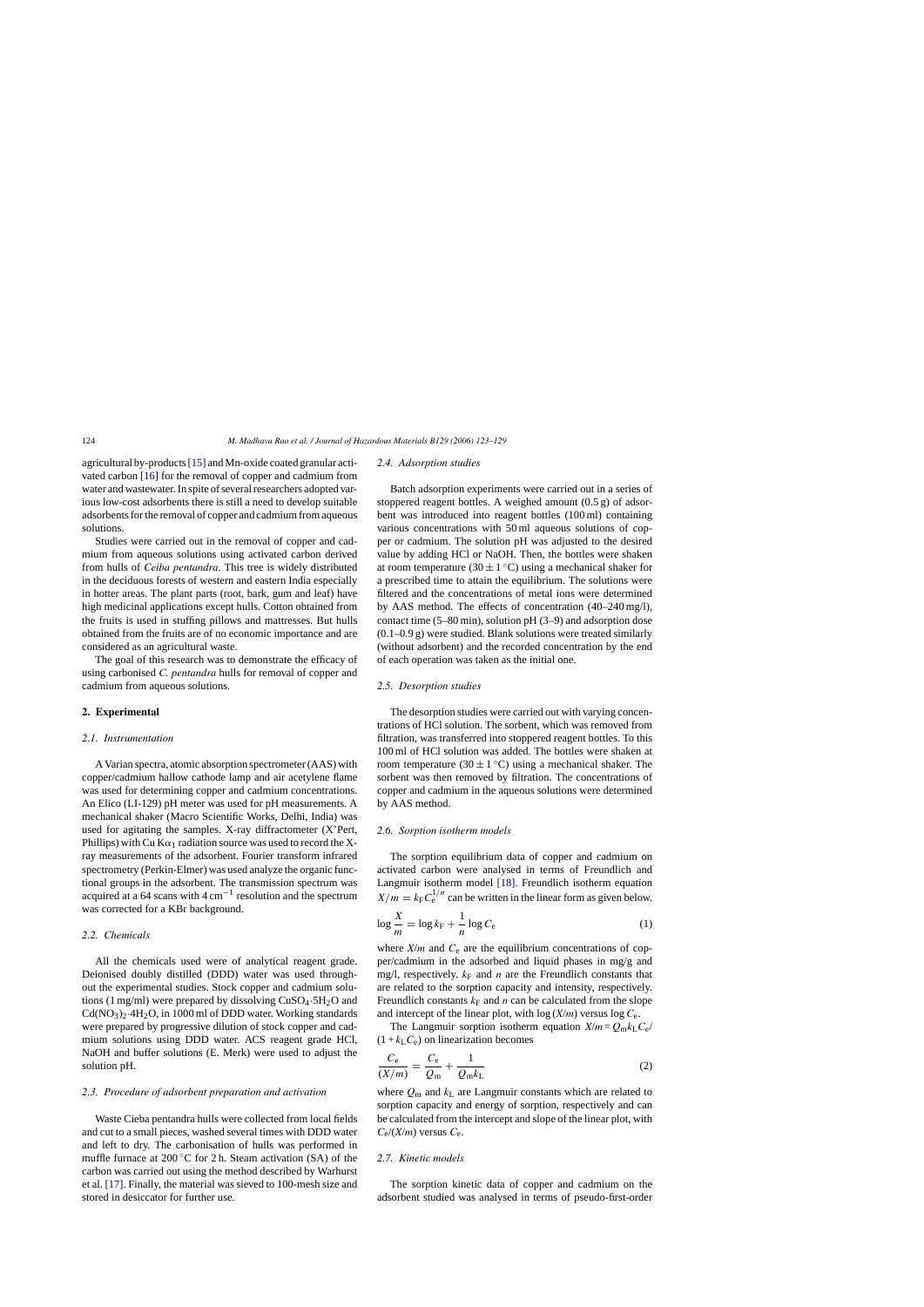and pseudo-second-order sorption equations Wu et al. [\[19\]. T](#page-6-0)he pseudo-first-order equation is shown below:

$$
\frac{\mathrm{d}q_t}{\mathrm{d}t} = k_1(q_e - q_t) \tag{3}
$$

where  $k_1$  (min<sup>-1</sup>) is the rate constant of the pseudo-first-order sorption, *qt* (mg/g) denotes the amount of sorption at time *t* (min) and *q*<sup>e</sup> (mg/g) is the amount of sorption at equilibrium. After definite integration by application of the conditions  $q_t = 0$ at  $t = 0$  and  $q_t = q_t$  at  $t = t$ , Eq. (3) becomes

$$
\log(q_{\rm e} - q_t) = \log q_{\rm e} - \frac{k_1}{2.303}t\tag{4}
$$

The sorption rate constant,  $k_1$ , can be calculated by plotting log ( $q_e − q_t$ ) versus *t*.

The pseudo-second-order equation can be written as

$$
\frac{\mathrm{d}q_t}{\mathrm{d}t} = k_2(q_e - q_t)^2 \tag{5}
$$

where  $k_2$  ( $g/(mg \text{ min})$ ) is the rate constant. Integration of Eq. (5) and application of he conditions  $q_t = 0$  at  $t = 0$  and  $q_t = q_t$  at  $t = t$ , give

$$
\frac{1}{q_e - q_t} = \frac{1}{q_e} + k_2 t \tag{6}
$$

The following equation can be obtained on rearranging Eq. (6) into a linear form

$$
\frac{t}{q_t} = \frac{1}{k_2 q_e^2} + \frac{1}{q_e} t \tag{7}
$$

 $k_2$  and  $q_e$  can be obtained from the intercept and slope

Table 1 Characteristics of the activated carbon derived from *Ceiba pentandra* hulls

| Parameter                       | Value |  |
|---------------------------------|-------|--|
| Specific surface area $(m^2/g)$ | 521.0 |  |
| $pH_{PZC}$                      | 5.7   |  |
| Conductivity $(\mu S/cm)$       | 52    |  |
| Ash $(%)$                       | 6.7   |  |
| Moisture $(\%)$                 | 10.0  |  |
| Volatile matter (%)             | 47.0  |  |
| Matter soluble in water (%)     | 1.0   |  |
| Carbon $(\%)$                   | 56.25 |  |
| Hydrogen (%)                    | 2.60  |  |
| Nitrogen $(\%)$                 | 0.44  |  |
| Sulphur $(\%)$                  | 1.49  |  |

## **3. Results and discussion**

#### *3.1. Characteristics of the adsorbent*

The physical characteristics along with the percentage of carbon, hydrogen, nitrogen and sulphur in the activated carbon made from *C. pentandra* hulls are presented in Table 1. The FT-IR spectrum and X-ray diffraction pattern of the activated carbon are shown in Figs. 1 and 2. The absorption at 3431 cm−<sup>1</sup> indicates the presence of OH group, which was probably attributed to adsorbed water on the carbon [\[20,21\].](#page-6-0) The bands appearing at 1384 and 1595 cm<sup>-1</sup> are ascribed to the formation of oxygen functional groups like a highly conjugated  $C=O$  stretching in carboxylic groups, and carboxylate moieties, respectively [\[22\]. T](#page-6-0)he additional peaks at 1457 and 1118 cm−<sup>1</sup> indicate the presence of C-H and S=O groups, respectively [\[13\]. T](#page-6-0)he C=O and S=O



Fig. 1. FT-IR Spectrum of activated carbon derived from *Ceiba pentandra* hulls.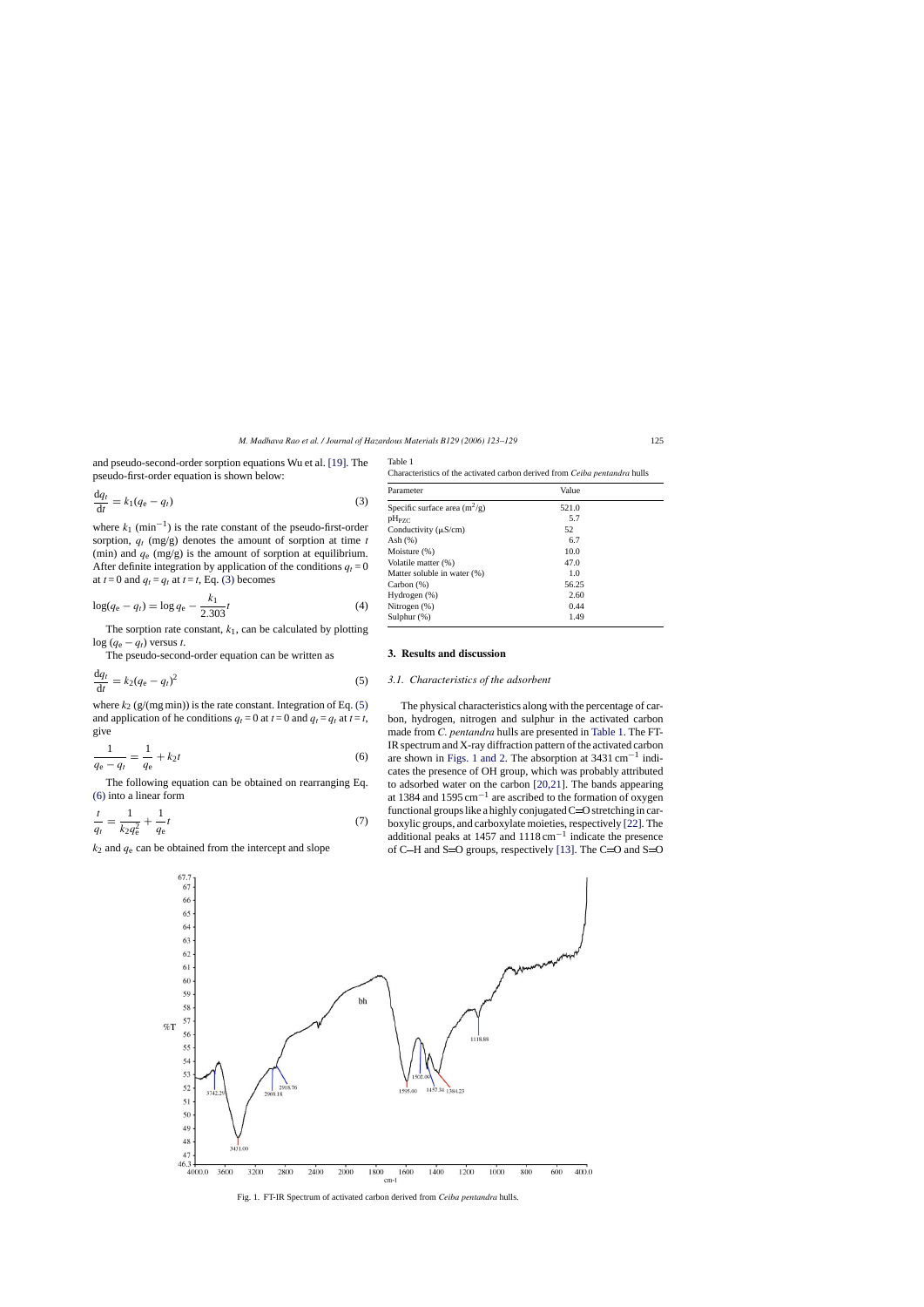

Fig. 2. X-ray diffraction of activated carbon derived from*Ceiba pentandra* hulls.

functional groups show very high coordination with heavy metals. Hence, the good sorption properties of the adsorbent towards copper and cadmium can be attributed to the presence of these functional groups on the adsorbent. Scanning electron microscopic photographs of activated carbon shown in Fig. 3 reveal the surface texture and porosity of the sample. The availability of pores and internal surface is requisite for an effective adsorbent.





 $(B)$ 

Fig. 3. SEM photographs of the activated carbon (a)  $20 \text{ kV}$ ,  $\times 1000$ ; (b)  $20 \text{ kV}$ ,  $\times$ 5000.



Fig. 4. Effect of pH on removal of copper and cadmium (initial concentration 80 mg/l; contact time 60 min).

## *3.2. Effect of pH*

The pH of the aqueous solution is an important controlling parameter in the adsorption process. The binding of metal ions by surface functional groups was strongly pH dependent [\[23\].](#page-6-0) The effect of pH on adsorption of copper and cadmium shown in Fig. 4 indicates that copper has greater removal than cadmium at the same pH and initial concentration. The effect of pH can be explained by considering the surface charge on the adsorbent material [\[13,24\]. T](#page-6-0)he point of zero charge (PZC) of the adsorbent  $(pH<sub>PZC</sub>)$  was 5.7, which was determined by the method described by Kinniburgh et al. [\[25\]. B](#page-6-0)elow pH 5.7, the surface is positively charged under these conditions the uptake of metal ions would be quite low due to electrostatic repulsion. With increasing pH (beyond PZC) the negative charge on the surface of adsorbent increases there by enhancing the metal adsorption.

## *3.3. Effect of carbon dosage*

The effect of adsorbent dosage on removal of copper and cadmium has been presented in Fig. 5. The amount of carbon required for quantative removal of copper and cadmium from 50 ml (80 mg/l) of solution was 0.5 g. The adsorption increased



Fig. 5. Effect of adsorbent dose on removal of copper and cadmium (initial concentration 80 mg/l; contact time 60 min; pH 6.0).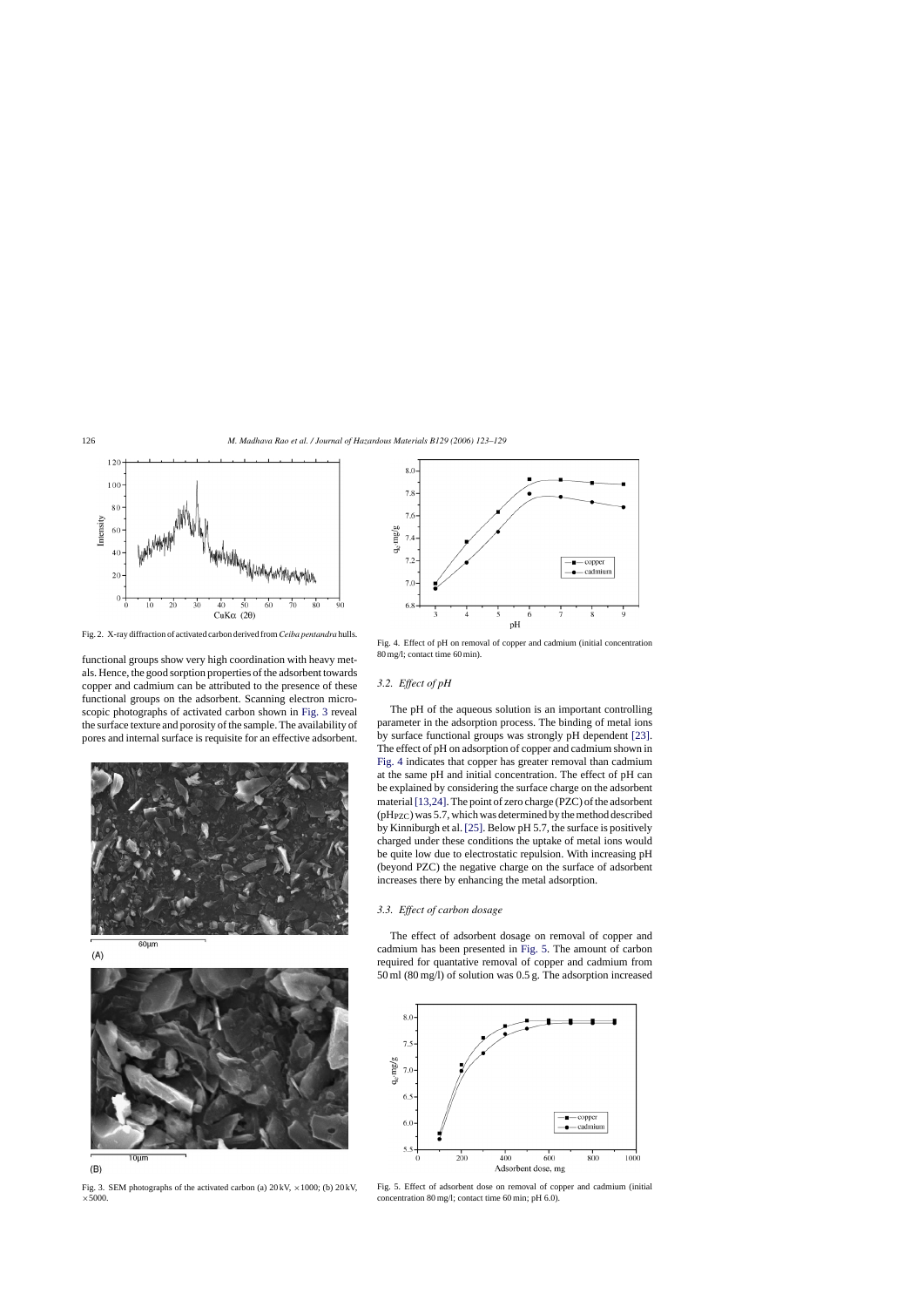

Fig. 6. Effect of contact time on removal of copper and cadmium (initial concentration 80 mg/l; pH 6.0).

up to 20.8 mg/g with adsorbent dose of 0.5 g/50 ml  $(10 \text{ g/l})$  in the case of copper and then became almost constant. The adsorption was found to be 19.5 mg/g in the case of cadmium for a similar adsorbent dose. It is apparent that the percent removal of copper and cadmium increases in the concentration of the activated carbon due to the greater availability of the exchangeable sites or surface area at higher concentrations of the adsorbent.

#### *3.4. Effect of contact time and initial concentration*

Fig. 6 shows the effect of contact time on removal of copper and cadmium. Experimental studies were carried out with varying initial metal ion concentrations of copper and cadmium ranging from 40–100 mg/l using 10 g/l of adsorbent dose at pH 6.0 (the results are not shown in Fig. 6). Equilibrium adsorption was established within 40 min for both metal ions at initial concentrations of 80 and 100 mg/l. It is very clear from the results that the agitation time required for maximum uptake of metal ions by activated carbon was dependent on the initial metal ion concentration. This data is important because equilibrium time is one of the parameters for economical wastewater treatment plant application [\[8\].](#page-6-0) According to these results, the agitation time was fixed at 1 h for the rest of the batch experiments to make sure that equilibrium was attained.

#### *3.5. Adsorption isotherms*

The analysis of the isotherm data is important to develop an equation which accurately represents the results and could be used for designing purposes. The sorption data was analysed in terms of Freundlich and Langmuir isotherm models. The fitted constants for Freundlich and Langmuir models along with regression coefficients are summarised in Table 2. The Freundlich and Langmuir isotherms are shown graphically in Figs. 7 and 8. As can be seen from isotherms and regression coefficients, the fit is better with Freundlich model than with Langmuir model. The Langmuir constants  $Q_m$  and  $k_L$  were 20.8 mg/g and 0.68 for copper and 19.5 mg/g and 0.48 for cadmium, respectively. The essential characteristics of the Langmuir isotherm can be expressed in terms of a dimensionless

| Table |  |
|-------|--|
|-------|--|

| Freundlich and Langmuir constants |
|-----------------------------------|
|                                   |

| Copper | Cadmium |  |
|--------|---------|--|
|        |         |  |
| 9.06   | 8.32    |  |
| 3.89   | 4.28    |  |
| 0.9903 | 0.9905  |  |
|        |         |  |
| 20.78  | 19.59   |  |
| 0.68   | 0.48    |  |
| 0.9624 | 0.9576  |  |
|        |         |  |



Fig. 7. Adsorption isotherms of copper at pH 6.0.

constant separation factor or equilibrium parameter,  $R_L$ , which is defined as

$$
R_{\rm L} = \frac{1}{(1 + k_{\rm L} C_0)}
$$

where  $k<sub>L</sub>$  is the Langmuir constant and  $C<sub>0</sub>$  is the initial concentration of Cu or Cd. The  $R_L$  value indicates the shape of the isotherm as follows.



Fig. 8. Adsorption isotherms of cadmium at pH 6.0.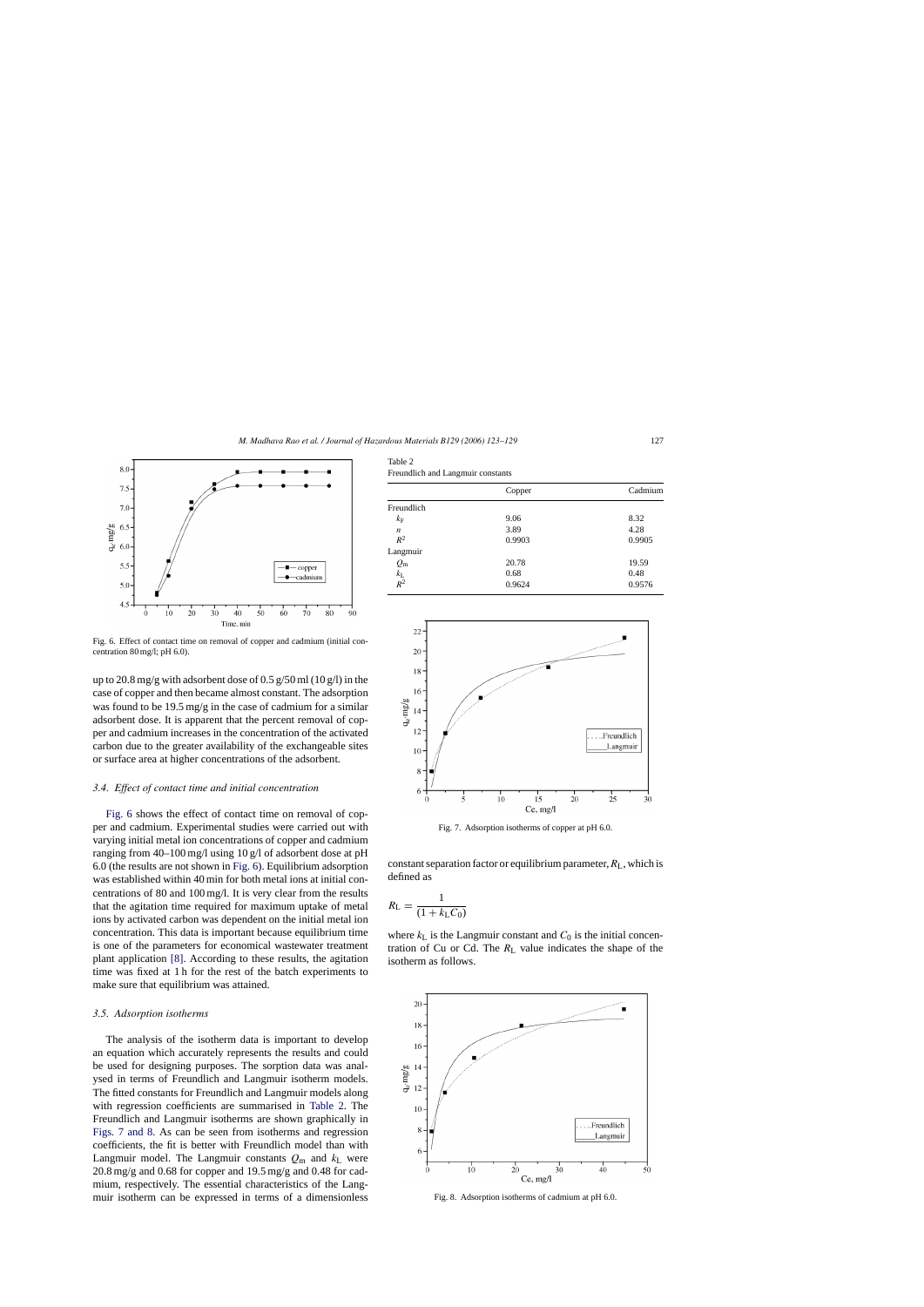<span id="page-5-0"></span>

| $R_{\rm L}$ value   | Type of isotherm |
|---------------------|------------------|
| $R_{\rm L} > 1$     | Unfavourable     |
| $R_L = 1$           | Linear           |
| $0 < R_{\rm L} < 1$ | Favourable       |
| $R_{\rm L}=0$       | Irreversible     |

According to Mckay et al. [\[26\],](#page-6-0)  $R_L$  values between 0 and 1 indicate favourable adsorption. The  $R_L$  values for copper and cadmium were 0.018, 0.014 and 0.025, 0.020, respectively, for concentrations of 80, 100 mg/l. Hence, the adsorption of both metal ions on *C. pentandra* hulls seems to be favourable. The Freundlich constants  $k_F$  and *n* were 9.06, 3.89 for copper and 8.32, 4.28 for cadmium, respectively. It has been shown that '*n*' values between 1 and 10 represent beneficial adsorption.

#### *3.6. Sorption kinetics*

The kinetics of sorption describing the contact time in the removal of copper/cadmium is one of the characteristics defining efficiency of sorption. The time profile and the order of kinetic models for copper and cadmium are presented in Fig. 9. The rates of sorption of copper and cadmium are rapid on activated carbon, for example, over 70% of copper and cadmium uptake is completed with in 10 min and equilibrium is attained at 40 min. The pseudo-second-order equation shows a good correlation of the experimental results with linearized form. The results indicate that the kinetic behaviour of copper and cadmium on activated carbon can be satisfactorily explained with the pseudo-second-order sorption equation. Compared to the former, the pseudo-first-order equation shows a poor correlation with the experimental data. Hence, the pseudo-secondorder equation is useful for the kinetic studies in the present investigation.

## *3.7. Desorption studies*

To achieve practical adsorption, the adsorbate has to be desorbed and spent adsorbent reused. The use of thermal activation



Fig. 9. Time profiles and pseudo-second-order kinetic model for copper and cadmium.

| Table 3                                 |  |
|-----------------------------------------|--|
| Desorption data corresponding to copper |  |

| Initial concentration<br>$Cu(II)$ (mg/l) | Removal<br>efficiency | Desorption <sup>a</sup> with HCl |                    |                    |                    |
|------------------------------------------|-----------------------|----------------------------------|--------------------|--------------------|--------------------|
|                                          |                       | $0.05 M^{b}$                     | 0.1 M <sup>b</sup> | 0.2 M <sup>b</sup> | 0.3 M <sup>b</sup> |
| 40.0                                     | 100.0                 | 68.2                             | 80.0               | 90.0               | 88.5               |
| 60.0                                     | 100.0                 | 60.0                             | 73.5               | 82.3               | 81.2               |
| 80.0                                     | 99.2                  | 57.4                             | 70.1               | 78.4               | 78.0               |

<sup>a</sup> All values are percent recovery of copper.

**b** Concentration of HCl.

Table 4 Desorption data corresponding to cadmium

| Initial concentration<br>$Cd(II)$ (mg/l) | Removal<br>efficiency | Desorption <sup>a</sup> with HCl |                    |                    |                    |
|------------------------------------------|-----------------------|----------------------------------|--------------------|--------------------|--------------------|
|                                          |                       | $0.05 M^{b}$                     | 0.1 M <sup>b</sup> | 0.2 M <sup>b</sup> | 0.3 M <sup>b</sup> |
| 40.0                                     | 100.0                 | 78.3                             | 83.4               | 88.0               | 86.5               |
| 60.0                                     | 100.0                 | 67.8                             | 71.2               | 80.5               | 78.8               |
| 80.0                                     | 98.8                  | 56.5                             | 60.5               | 70.0               | 67.6               |

<sup>a</sup> All values are percent recovery of cadmium.

**b** Concentration of HCl.

to regenerate the adsorbent could require high energy and 5–10% adsorbent loss in each cycle. Hence, studies were attempted to use chemical regeneration for adsorbate desorption. Results relating to desorption of copper and cadmium by HCl are given in Tables 3 and 4. The results showed that with increase in concentration of HCl the desorption also increased but attained a constant with 0.2 M HCl. The data also shows that desorption of copper is more when compared to cadmium.

## **4. Conclusions**

The study indicated that activated carbon prepared from *C. pentandra* hulls could be used as an effective adsorbent material for the treatment of copper and cadmium-bearing aqueous wastewater. The adsorption of copper and cadmium on activated carbon is found to be time, concentration, pH and dose dependent. In the study kinetics of sorption, the pseudo-second-order model provides better correlation of the sorption data than the pseudo-first-order model, this suggests that the rate-limiting step may be chemical sorption rather than diffusion. The material (*C. pentandra* hulls) under consideration is not only economical, but also an agricultural waste product. Hence activated carbon derived from *C. pentandra* hulls would be useful for the economic treatment of wastewater containing copper and cadmium metals.

## **Acknowledgement**

The authors are highly thankful to M/S Amara Raja Batteries Limited, Karakambadi, Tirupati, for providing AAS facilities.

## **References**

[1] S. Karabulut, A. Karabakan, A. Denizli, Y. Yurum, Sep. Purif. Technol. 18 (2000) 177.